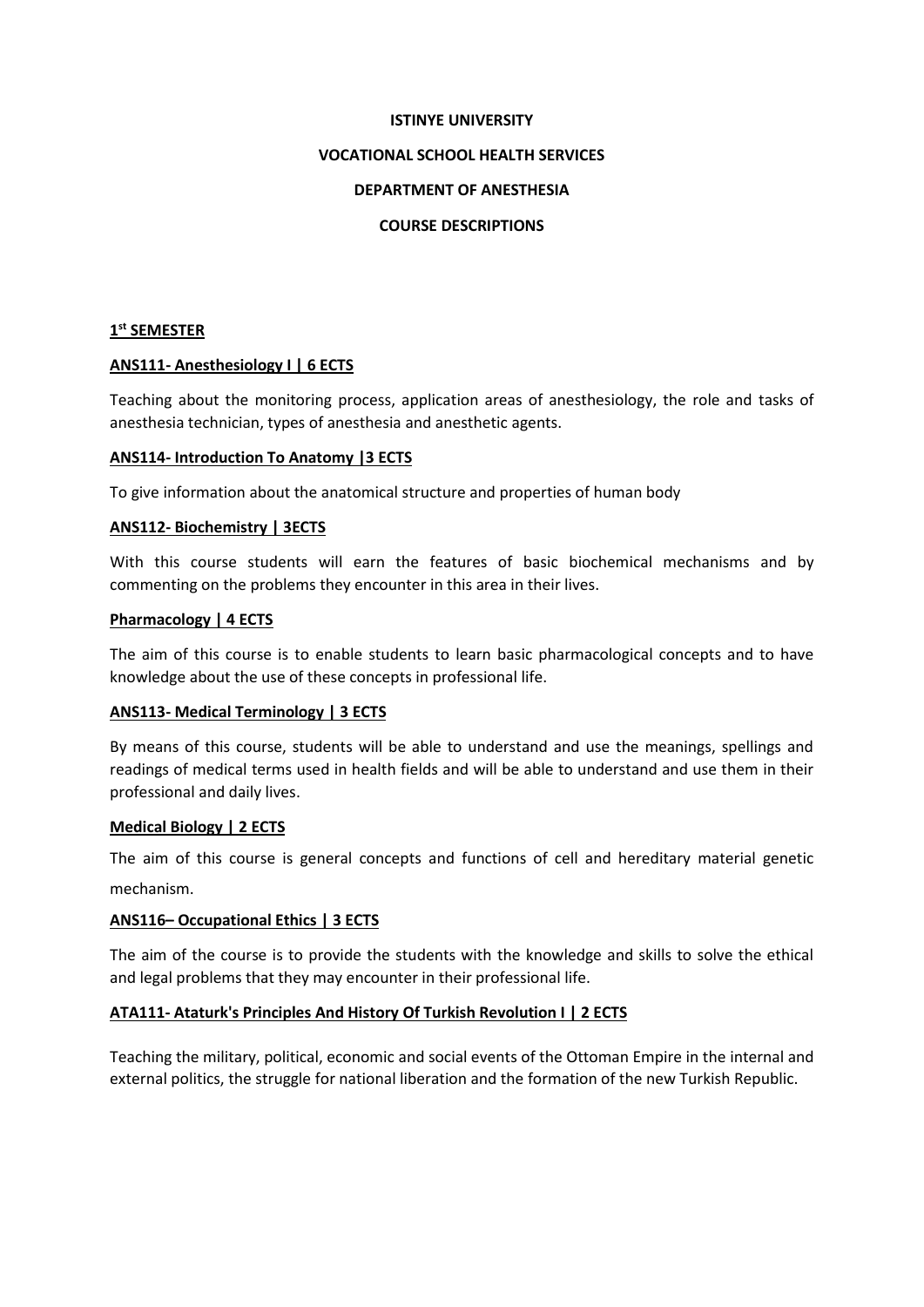## **ING111 -English I | 2 ECTS**

Students will understand English effectively and use basic grammar of English rules. Through this course, students will be able to interpret simple dialogues in English and use the new structures and words they have learned in their daily lives.

#### **TURK111- Turkish Language I | 2 ECTS**

To give information about language definition, role and importance in communication, verbal and written expression techniques in literary and scientific fields, writing rules and expression disorders.

## **2 nd SEMESTER**

### **ANS121- Anesthesiology II | 4 ECTS**

Anesthesiology and the basic medical and ethical principles. Risk perception and planning of measures. Supply, maintenance, use, replacement of equipment of interest.

To have complete anatomical, pharmacological and physiological information within the content of the subject. In the light of this information, initiation, follow-up and termination of anesthesia. Emergency response. Detection and resolution of pathological changes. To be able to see and prevent possible situations in post anesthetic period and to record all these according to legal requirements.

### **ANS122- Applied Anesthesia And Reanimation I | 7 ECTS**

Anesthesiology and the basic medical and ethical principles. Risk perception and planning of measures. Supply, maintenance, use, replacement of equipment of interest.

To have complete anatomical, pharmacological and physiological information within the content of the subject. In the light of this information, initiation, follow-up and termination of anesthesia. Emergency response. Detection and resolution of pathological changes. To be able to see and prevent possible situations in post anesthetic period and to record all these according to legal requirements.

#### **ANS115- Anesthetic Pharmacology | 5 ECTS**

To give the or ethical information to the students about the properties, mechanisms and types of pharmacological agents used in anesthesia.

## **ANS123- Sterilization Principles And Methods | 5 ECTS**

Asepsis, Antisepsis, Disinfection, Sterilization concepts, to provide sterilization of the operating room interior and equipment, stabilization of sterilization, prevention of infection in the operating room.

#### **ANS124- Physiology | 3 ECTS**

Introduction to human physiology, tissue and systems, homeostasis, Muscular System, Nervous System, Cardiovascular System, Blood and Immune system, Respiratory System, Sensory System, Digestive System, Urinary System, Endocrine System and Reproduction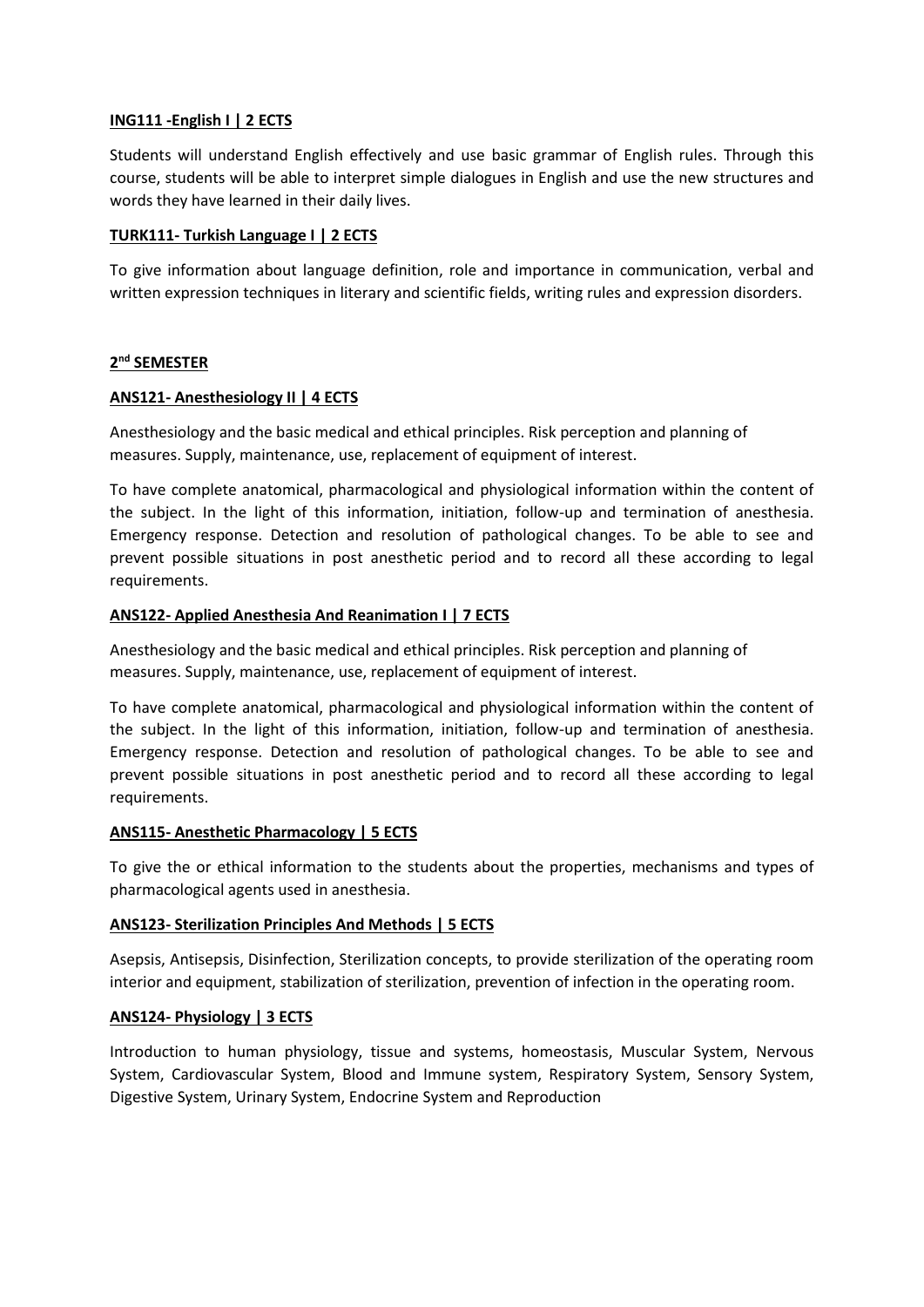## **ATA121- Ataturk's Principles And History Of Turkish Revolution II | 2 ECTS**

This course examines Atatürk's principles and reforms and the political developments after the Ataturk with the establishment process of the Republic of Turkey.

### **ING 121 -English II | 2 ECTS**

Students will be able to understand English, use it effectively and compare basic grammar rules of English. Through this course, students can comment on simple dialogues in English and use the new structures and words they have learned in their Daily lives.

#### **TURK 121 -Turkish Language II | 2 ECTS**

Proper use of punctuation marks in writing, developing the ability to write plain texts; Listening, and reading abilities.

# **3 rd SEMESTER**

## **ANS 212- Applied Anesthesia And Reanimation II | 7 ECTS**

In the direction of advance medical and ethical principles of anesthesia science and medicine art, I approach to patients, colleagues, institutional associations. Students, respiratory disease and anesthesia, anesthesia in open heart surgery, will be dealt with issues such as anesthesia in neurosurgical surgery.

#### **Infectious Diseases And Microbiology | 4 ECTS**

To learn classifying microorganisms and some definitions of infectious diseases, transmission routes, factors, signs and symptoms and to gain information about the general factors related to the host

and the environment.

## **ANS 214 First Aid (3 ECTS)**

First aid entry and general characteristics, evaluation of basic life function, respiratory and circulatory system, first aid injury, bleeding in first aid, shock and first aid, burns and first aid, poisoning and first aid, fracture-dislocations and sprains first aid, basic life support.

#### **Manifest OF Istinye University I | 1 ECTS**

After graduation of Istinye University students to increase their employability, social and life skills to help them discover and increase their skills. The Manifesto of Istinye University in different categories such as art, sports, career and so on. students participating in the activities are expected to report on the activities they attend. After the evaluation of the report prepared by the student center, the students are counted as past or repeated.

#### **Compulsory Internship | 5 ECTS**

The professional knowledge gained at the school, students will receive internships during the thirty working days at the end of the 2nd semester to ensure that they acquire new practical and technical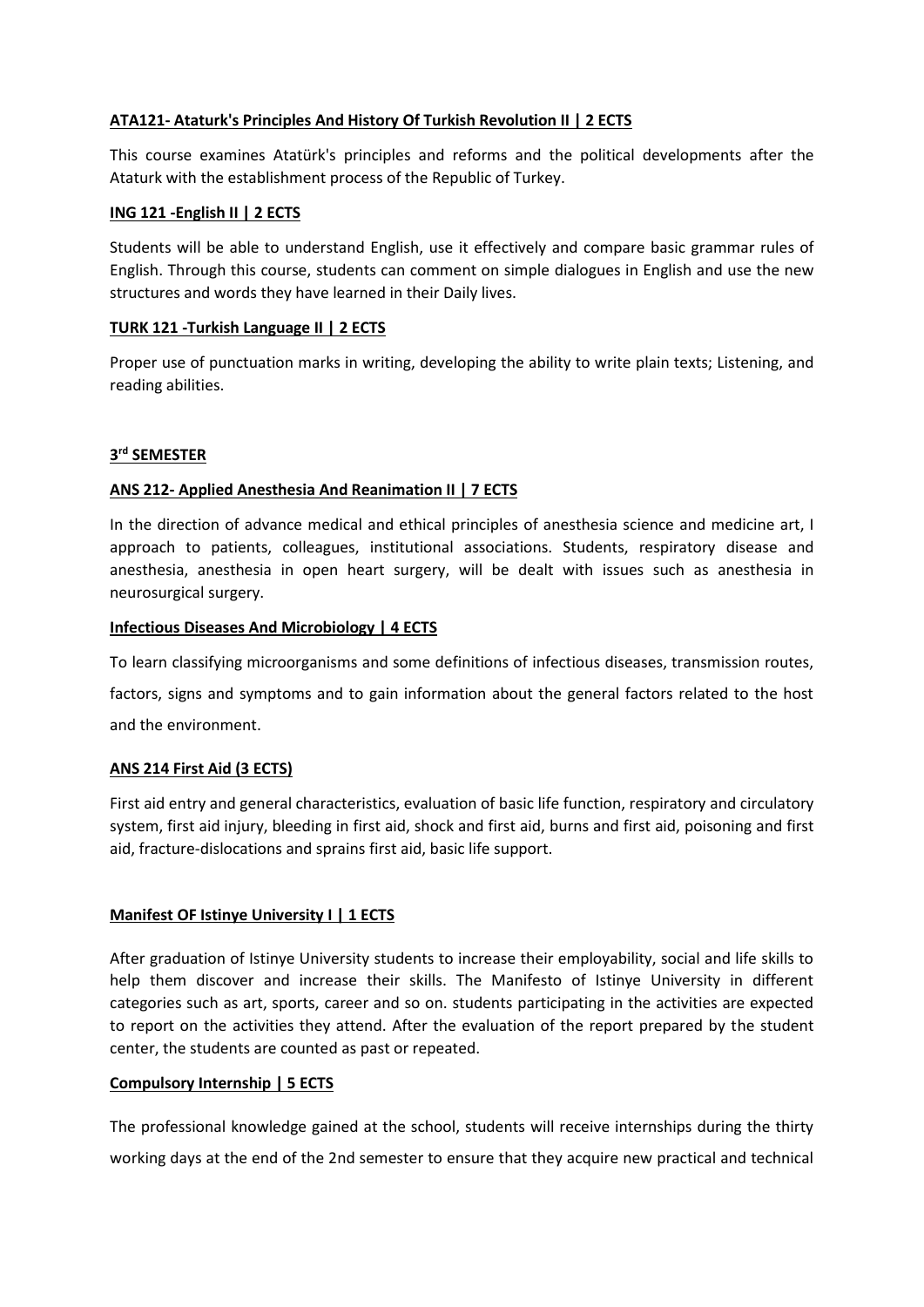skills, to acquire business skills, and to communicate effectively with other disciplines and administrators.

#### **STS211- Stress Management | 3 ECTS**

To learn basic concepts about crisis and stress, what to do and how to do in crisis environment to teach that it should be managed, to give the awareness of controlling stress.

## **SAİ211- Communication in Health | 3 ECTS**

Basic concepts of Communication and Health Communication, Theories and Models of Communication, Target Audience, Campaign Process and Media Use

### **SKA211- Quality And Accreditation In Health 2 ECTS**

Introduction to quality management, historical development of quality management in the world and in Turkey, basic concepts of quality management, quality control and quality assurance concepts, total quality management and elements, accreditation calibration concepts, evaluation of service quality (SERVQUAL), EFQM, JCI - quality standards (SKS Version 5), quality control circles, statistical quality control methods, examples of quality management applications in health services

## **4 th SEMESTER**

### **ANS222- Special Anesthesia Techniques | 5 ECTS**

In this course, in diabetic patient's anesthesia, anesthesia in pediatric patients, will be dealt with issues such as anesthesia for ENT surgery.

#### **ANS223- Advanced Life Support Applications | 5 ECTS**

Information on providing advanced life support and are intended to gain the skills.

#### **ANS224- Health Services Administration | 3 ECTS**

The structure of the Health Services is the knowledge and skills related to the functions of the health institutions, Office work, state administration bodies and administrative law, public personnel management.

#### **ANS213- Information And Communication Technology | 4 ECTS**

Use computer at basic level (preparing documents, preparing tables, preparing presentations, using internet).

#### **Manifest Of Istinye University II | 1 ECTS**

After graduation of Istinye University students to increase their employability, social and life skills to help them discover and increase their skills. The Manifesto of Istinye University in different categories such as art, sports, career and so on. students participating in the activities are expected to report on the activities they attend. After the evaluation of the report prepared by the student center, the students are counted as past or repeated.